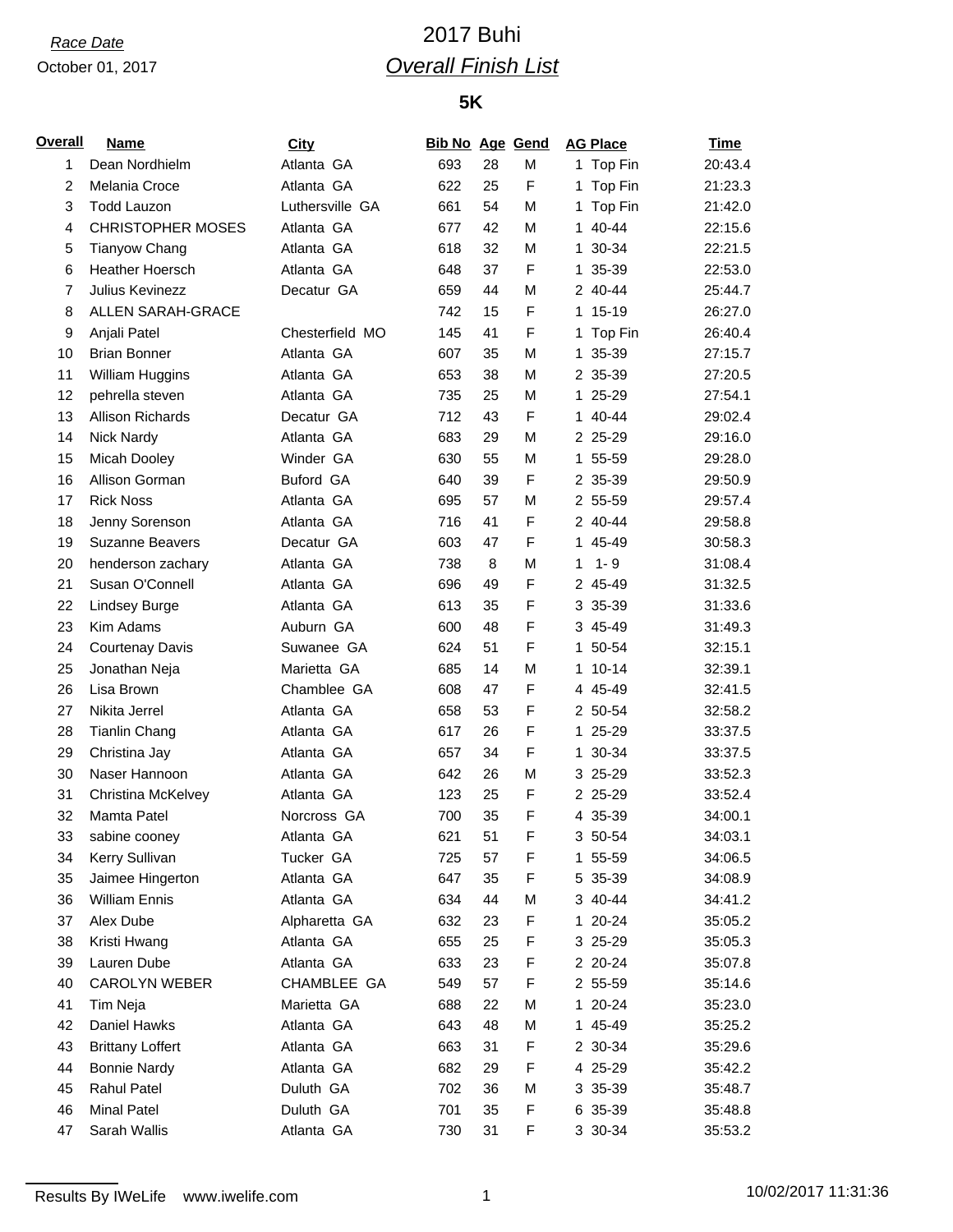### October 01, 2017

# *Race Date* 2017 Buhi *Overall Finish List*

## **5K**

| Overall | <b>Name</b>           | <b>City</b>       | <b>Bib No Age Gend</b> |    |             | <b>AG Place</b> | <b>Time</b> |
|---------|-----------------------|-------------------|------------------------|----|-------------|-----------------|-------------|
| 48      | Shannon McCartha      | Atlanta GA        | 670                    | 26 | F           | 5 25-29         | 35:54.0     |
| 49      | Kristin Cummings      | Atlanta GA        | 623                    | 33 | F           | 4 30-34         | 35:55.2     |
| 50      | Raven Huggins         | Atlanta GA        | 652                    | 30 | F           | 5 30-34         | 35:55.2     |
| 51      | Mary Neja             | Marietta GA       | 686                    | 17 | F           | 2 15-19         | 35:57.9     |
| 52      | Grace McCartha        | Chapin SC         | 669                    | 21 | F           | 3 20-24         | 35:58.1     |
| 53      | Doc McCartha          | Chapin SC         | 668                    | 65 | M           | 1 65-69         | 36:13.5     |
| 54      | Yuri C Davis          | Chamblee GA       | 626                    | 64 | $\mathsf F$ | 1 60-64         | 36:31.7     |
| 55      | Anjali Mueller        | Atlanta GA        | 679                    | 10 | F           | $1 10 - 14$     | 36:39.9     |
| 56      | Mary Long             | Duluth GA         | 664                    | 16 | F           | 3 15-19         | 36:45.4     |
| 57      | Jessie Nordhielm      | Atlanta GA        | 694                    | 30 | F           | 6 30-34         | 37:15.6     |
| 58      | <b>Barry Combess</b>  | Austell GA        | 620                    | 62 | M           | 1 60-64         | 37:18.1     |
| 59      | Laura Medders         | Atlanta GA        | 673                    | 36 | F           | 7 35-39         | 37:47.1     |
| 60      | Kana Caplan           | Decatur GA        | 616                    | 36 | F           | 8 35-39         | 37:47.3     |
| 61      | <b>TAHRA JOHNSON</b>  |                   | 743                    | 20 | F           | 4 20-24         | 38:04.5     |
| 62      | Daniel Drake          | Atlanta GA        | 631                    | 46 | M           | 2 45-49         | 38:37.0     |
| 63      | Jon Davis             | Suwanee GA        | 625                    | 52 | M           | 1 50-54         | 38:45.8     |
| 64      | Jyothi Alagappan      | Atlanta GA        | 601                    | 28 | F           | 6 25-29         | 38:47.1     |
| 65      | Huldah Abaidoo        | Acworth GA        | 741                    | 27 | F           | 7 25-29         | 38:51.8     |
| 66      | Rebecca Hall          | Decatur GA        | 641                    | 40 | F           | 3 40-44         | 39:06.4     |
| 67      | John Millier          | Atlanta GA        | 675                    | 52 | M           | 2 50-54         | 39:13.7     |
| 68      | Lisa Busskamp         | Atlanta GA        | 614                    | 22 | F           | 5 20-24         | 39:17.8     |
| 69      | Mary Maka             | Auburn GA         | 667                    | 42 | F           | 4 40-44         | 39:20.2     |
| 70      | Gabriel Doh           | Atlanta GA        | 628                    | 11 | M           | $2 10 - 14$     | 39:20.3     |
| 71      | ritesh khadgaray      | Atlanta GA        | 660                    | 34 | M           | 2 30-34         | 40:16.6     |
| 72      | vishnupriya pradeep   | Atlanta GA        | 705                    | 27 | F           | 8 25-29         | 40:18.3     |
| 73      | Adam Renshaw          | Decatur GA        | 709                    | 44 | М           | 4 40-44         | 40:22.6     |
| 74      | Ellen Murkison        | Atlanta GA        | 681                    | 45 | F           | 5 45-49         | 40:27.0     |
| 75      | Kristen Melvin        | Atlanta GA        | 674                    | 36 | F           | 9 35-39         | 40:45.0     |
| 76      | Kiesha Doh            | Atlanta GA        | 629                    | 41 | F           | 5 40-44         | 41:23.8     |
| 77      | Vaughn Fountain       | Decatur GA        | 636                    | 43 | M           | 5 40-44         | 41:28.9     |
| 78      | Anna Shoji            | Alpharetta GA     | 740                    | 26 | F           | 9 25-29         | 41:59.3     |
| 79      | Hannah Ricci-Westcott | Douglasville GA   | 711                    | 15 | F           | 4 15-19         | 42:13.4     |
| 80      | <b>Shelly Ricci</b>   | Douglasville GA   | 710                    | 42 | F           | 6 40-44         | 42:13.7     |
| 81      | <b>ISRAEL OBREYON</b> |                   | 744                    | 25 | М           | 4 25-29         | 42:29.7     |
| 82      | Monika Mueller        | Atlanta GA        | 680                    | 47 | F           | 6 45-49         | 42:47.3     |
| 83      | <b>Tammy Southall</b> | Atlanta GA        | 718                    | 55 | F           | 3 55-59         | 42:55.5     |
| 84      | Nadia Fountain        | Decatur GA        | 635                    | 39 | F           | 10 35-39        | 43:09.5     |
| 85      | Tanya Frazee          | Decatur GA        | 637                    | 37 | F           | 11 35-39        | 43:09.8     |
| 86      | <b>Timothy Neja</b>   | Marietta GA       | 689                    | 51 | М           | 3 50-54         | 43:10.0     |
| 87      | Jackie Sterling       | Atlanta GA        | 724                    | 31 | F           | 7 30-34         | 44:20.3     |
| 88      | <b>Lindsay Fried</b>  | Atlanta GA        | 638                    | 26 | F           | 10 25-29        | 44:27.4     |
| 89      | Katherine Hennrich    | Atlanta GA        | 645                    | 33 | F           | 8 30-34         | 44:35.9     |
| 90      | Erin McCubbin         | Sandy Springs GA  | 671                    | 30 | F           | 9 30-34         | 45:06.7     |
| 91      | Meghan Ramsey         | DecaturDecatur GA | 707                    | 38 | F           | 12 35-39        | 45:06.7     |
| 92      | Tianna Schwartz       | Rochert MN        | 713                    | 21 | F           | 6 20-24         | 45:27.5     |
| 93      | Patricia Spry         | Rochert MN        | 721                    | 66 | F           | 1 65-69         | 45:27.7     |
| 94      | Marcel James          | Atlanta GA        | 656                    | 37 | M           | 4 35-39         | 45:57.3     |
|         |                       |                   |                        |    |             |                 |             |